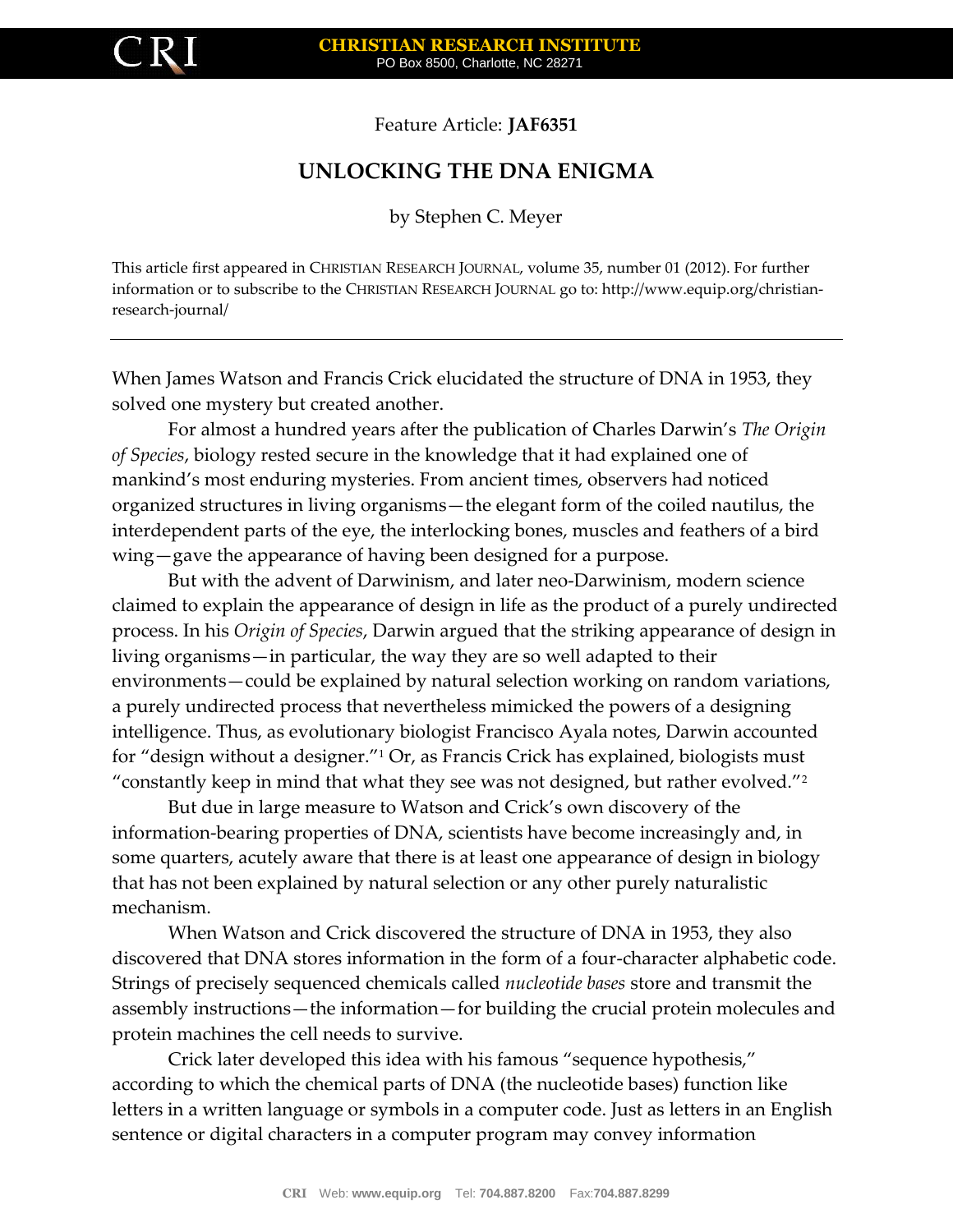depending on their arrangement, so too do certain sequences of chemical bases along the spine of the DNA molecule convey precise instructions for building proteins.

Indeed, like the precisely arranged zeros and ones in a computer program, the chemical bases in DNA convey instructions in virtue of their "specificity" of arrangement. Thus, software developer Bill Gates observes that "DNA is like a computer program"<sup>3</sup> and biotechnology specialist Leroy Hood describes the information stored in DNA as "digital code."<sup>4</sup>

But how did this *functionally specified information* in DNA arise?

In my book, *Signature in the Cell*, I call this "the DNA enigma." Moreover, this enigma is closely associated with an even more fundamental problem that Darwin himself did not address. That problem is the origin of *the first life*. We now know that building even a simple living cell requires a vast amount of genetic information, or digital code. As origin-of-life researcher Bernd-Olaf Kuppers has explained, "The problem of the origin of life is clearly basically equivalent to the problem of the origin of biological information."<sup>5</sup>

To date, no theory of undirected chemical evolution has explained the origin of the digital information needed to build the first living cell. Why? There is simply too much information in the cell to be explained by chance alone. And the information in DNA has also been shown to defy explanation by reference to chemical laws. Saying otherwise would be like saying that a newspaper headline might arise as the result of the chemical attraction between ink and paper.

More recently, some have claimed that another scenario —the RNA world hypothesis, combining chance and law-like prebiotic natural selection—can solve the origin-of-life problem. But the RNA world hypothesis presupposes, but does not explain, the origin of information in the original functional RNA molecules.

If attempts to solve the information problem only relocate it, and if neither chance nor physical-chemical necessity, nor the two acting in combination, explains the ultimate origin of specified biological information, what does? Do we know of any entity that has the power to create large amounts of specified information? We do.

Experience affirms that functionally specified information routinely arises from the activity of intelligent agents. A computer user who traces the information on a screen back to its source invariably comes to a mind, that of a software engineer or programmer. Similarly, the information in a book or newspaper column ultimately derives from a writer—from a mental, rather than a strictly material, cause.

But could this intuitive connection between information and the prior activity of a designing intelligence justify a rigorous scientific argument for intelligent design? While doing doctoral work at the University of Cambridge in the late 1980s, I became convinced that a rigorous scientific case for intelligent design could be made.

Philosophers of science have argued that historical scientists make "inferences to the best explanation."<sup>6</sup> That is, when trying to explain the origin of an event or structure from the past, scientists often compare various hypotheses to see which would, if true, best explain it. They then provisionally affirm the hypothesis that best explains the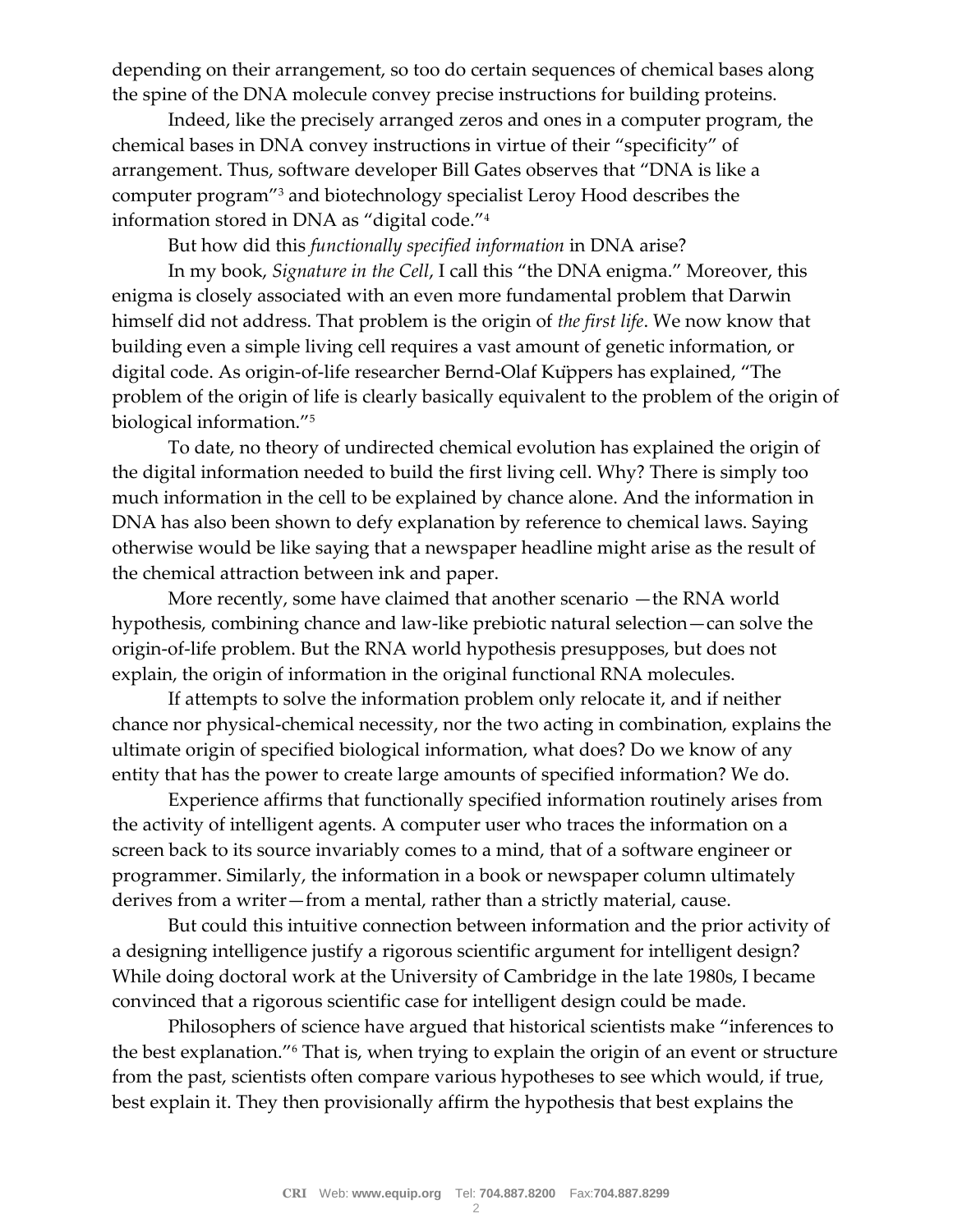evidence as the one that is most likely to be true. But that raises an important question: exactly what makes an explanation best?

Following Darwin historical scientists have developed criteria for deciding which explanation, among a group of competitors, provides the best explanation for some event in the remote past. The most important of these criteria is "causal adequacy." Causes that are known to produce the effect in question are judged to be better candidate explanations than those that are not. For instance, a volcanic eruption provides a better explanation for an ash layer in the earth than an earthquake because eruptions have been observed to produce ash layers, whereas earthquakes have not.

What did all this have to do with the DNA enigma? Uniform and repeated experience affirms that intelligent agents produce (or cause) information-rich systems, whether software programs, ancient inscriptions, or Shakespearean sonnets. Minds are clearly capable of generating functionally specified information.

Further, experience shows that large amounts of such information (especially codes and languages) *invariably* originate from an intelligent source—from a mind or a personal agent. In other words, intelligent activity is the only known cause of the origin of functionally specified information, at least starting from purely physical and chemical, as opposed to biological, precursors.<sup>7</sup>

Indeed, our uniform experience affirms that specified information—whether inscribed in hieroglyphics, written in a book, encoded in a radio signal, or produced in an RNA-world "ribozyme-engineering" experiment—always arises from an intelligent source, from a mind and not a strictly material process. So the discovery of the functionally specified, digital information in the DNA molecule provides strong grounds for inferring that intelligence played a role in the origin of the information in DNA and the first life. Indeed, whenever we find specified information and we know the causal story of how that information arose, we always find that it arose from an intelligent source. It follows that the best, most likely explanation for the origin of the information in DNA is that it too had an intelligent source.

Intelligent design best explains the DNA enigma.

**Stephen C. Meyer** received his Ph.D. in the philosophy of science from the University of Cambridge. A former geo- physicist and college professor, he now directs Discovery Institute's Center for Science and Culture. He has authored, edited, or coauthored several books including, most recently, *Signature in the Cell: DNA and the Evidence for Intelligent Design* (HarperOne, 2009). *Signature in the Cell* was named a Book of the Year by the prestigious (London) *Times Literary Supplement* and was ranked one of the Top 10 Best-Selling Books in Science at Amazon.com for 2009.

## **NOTES**

<sup>1</sup> Francisco J. Ayala, "Darwin's Greatest Discovery: Design without Designer," *Proceedings of the National Academy of Sciences* 104 (2007): 8567–73.